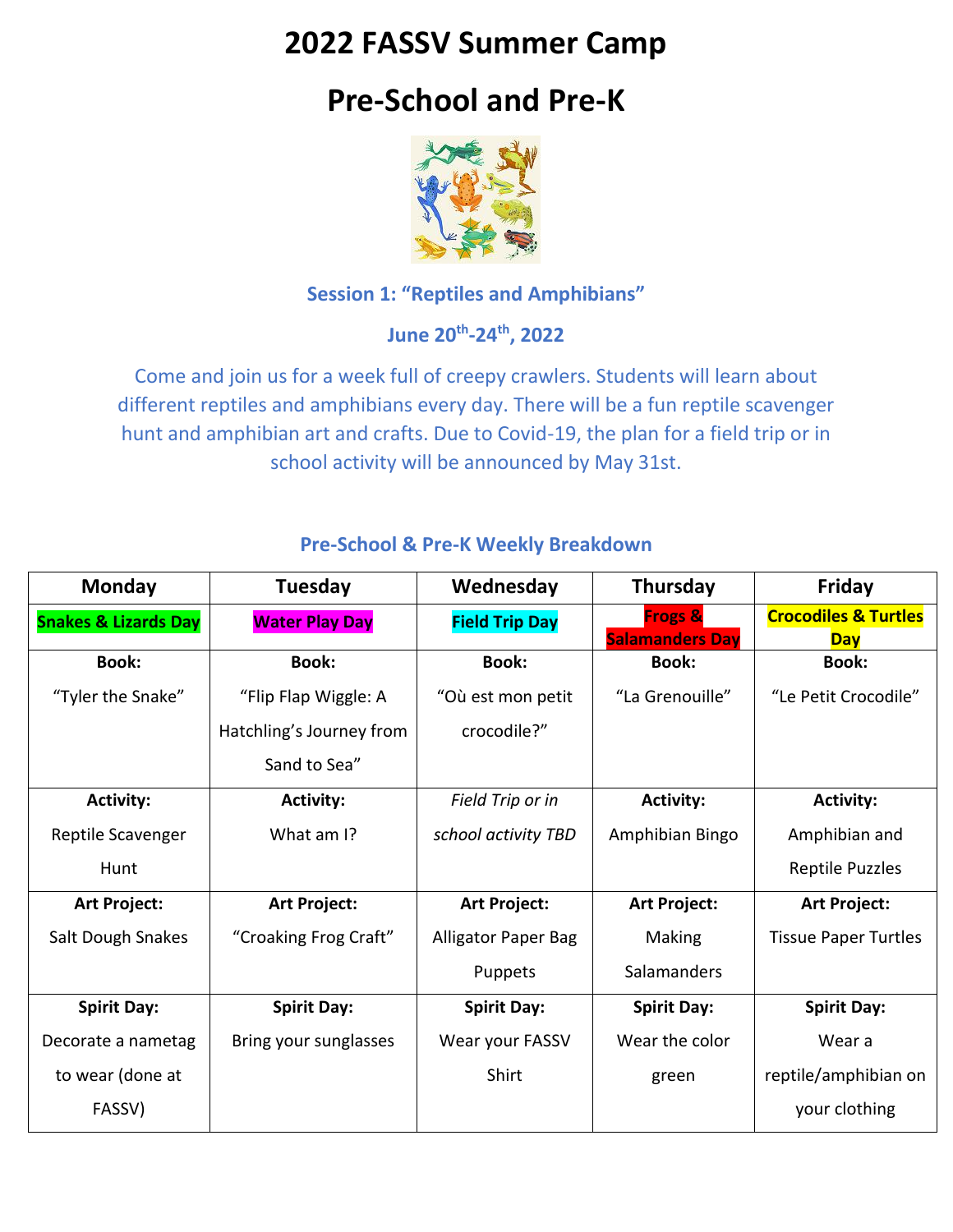

**Session 2: "Walk the Plank"**

**June 27th -July 1st , 2022**

"Ahoy, Me Hearties!" Let's channel our inner pirates this week. Students will be exposed to pirate catch phrases, treasure maps, and much more. Our week will include a pirate themed workshop every day. Due to Covid-19, the plan for a field trip or in school activity will be announced by May 31st.

| <b>Monday</b>        | Tuesday               | Wednesday               | Thursday                  | Friday             |
|----------------------|-----------------------|-------------------------|---------------------------|--------------------|
| <b>Pirate Day</b>    | <b>Water Play Day</b> | <b>Field Trip Day</b>   | <b>Treasure Chest Day</b> | <b>Ship Day</b>    |
| <b>Book:</b>         | <b>Book:</b>          | <b>Book:</b>            | <b>Book:</b>              | <b>Book:</b>       |
| "How I Became a      | "Le Tresor De La      | "Enzo Le Pirate"        | "Pete the Cat and the     | "Pirates Don't     |
| Pirate"              | Pirate"               |                         | Treasure Map"             | Change Diapers"    |
| <b>Activity:</b>     | <b>Activity:</b>      | Field Trip or in school | <b>Activity:</b>          | <b>Activity:</b>   |
| <b>Pirate Memory</b> | Pirate's Booty Slime  | activity TBD            | Find the Hidden           | Build a Ship with  |
| Game                 |                       |                         | Treasure                  | Lego Blocks        |
| <b>Art Project:</b>  | <b>Art Project:</b>   | <b>Art Project:</b>     | <b>Art Project:</b>       | Art Project:       |
| Pirate Headband      | Pirate Telescope      | Popsicle Stick Pirate   | <b>Fizzing Treasure</b>   | Pirate Ship Paper  |
| and Eye Patch        |                       | Flags                   | Chests                    | <b>Plate Craft</b> |
| <b>Spirit Day:</b>   | <b>Spirit Day:</b>    | <b>Spirit Day:</b>      | <b>Spirit Day:</b>        | <b>Spirit Day:</b> |
| Decorate a nametag   | Backwards Day         | Wear your FASSV         | Wear the color red        | Dress up like a    |
| to wear (done at     |                       | Shirt                   |                           | pirate             |
| FASSV)               |                       |                         |                           |                    |

#### **Pre-School & Pre-K Weekly Breakdown**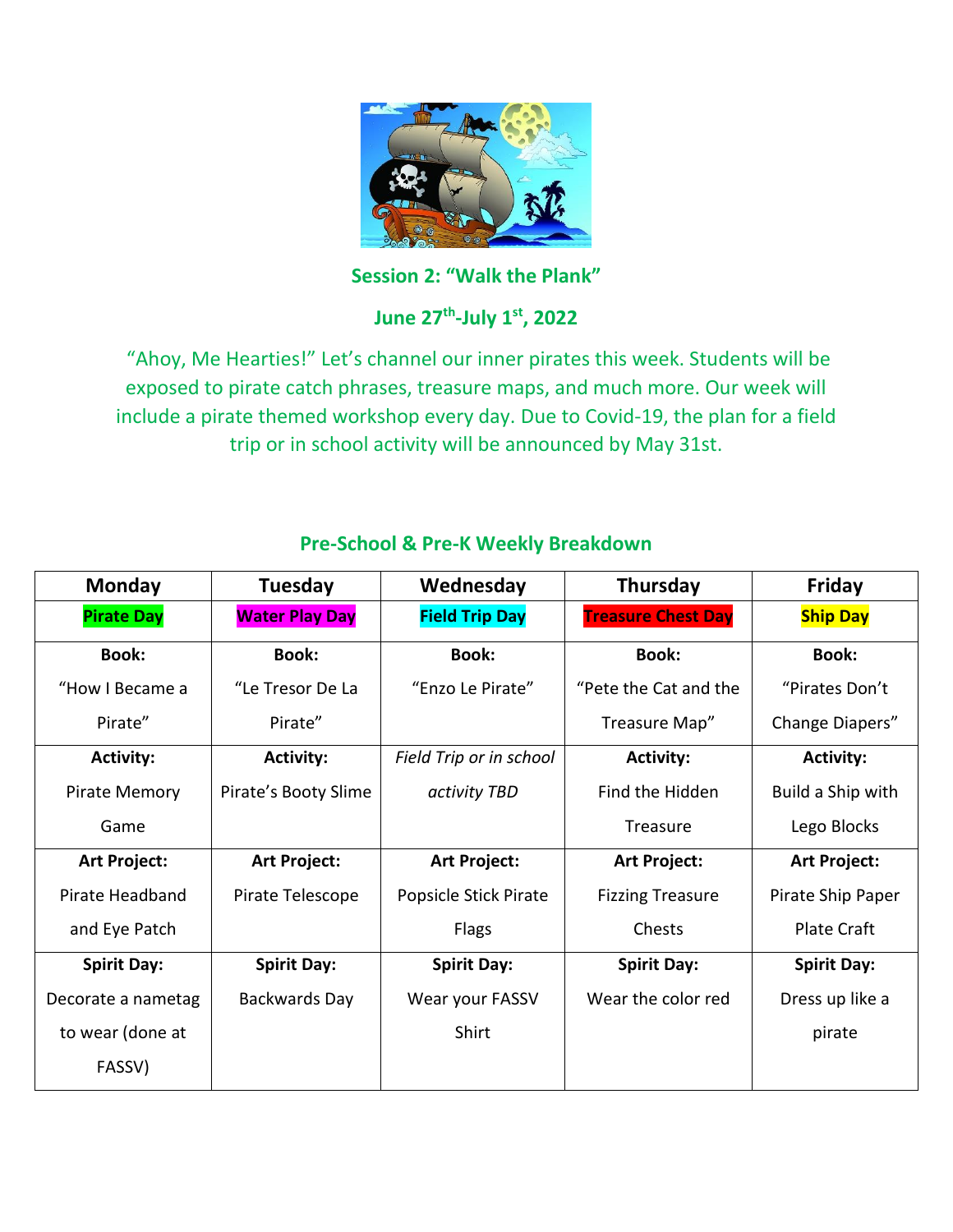

#### **Session 3: "Party in the USA"**

## **July 5th - July 8th, 2022 (We will be closed July 4th)**

Red, White, and Blue. Students will have a chance to participate in many crafts and games in celebration of Independence Day and Bastille Day. Our week will include competitions each day with a celebration on Friday. Due to Covid-19, the plan for a field trip or in school activity will be announced by May 31st.

| <b>Monday</b> | Tuesday                       | Wednesday               | Thursday                  | Friday                   |
|---------------|-------------------------------|-------------------------|---------------------------|--------------------------|
| <b>CLOSED</b> | <b>Water Play Day</b>         | <b>Field Trip Day</b>   | <b>Bastille Day</b>       | <b>Independence Day</b>  |
| <b>CLOSED</b> | <b>Book:</b>                  | <b>Book:</b>            | <b>Book:</b>              | <b>Book:</b>             |
|               | "La prise de la Bastille"     | "Let's Celebrate!       | "Le 14 Juillet de         | "Red, White and          |
|               |                               | Special Days Around     | Sami et Julie"            | Boom"                    |
|               |                               | the World"              |                           |                          |
| <b>CLOSED</b> | <b>Activity:</b>              |                         | <b>Activity:</b>          | <b>Activity:</b>         |
|               | 4 <sup>th</sup> of July Bingo | Field Trip or in school | Blue, White and Red       | Celebration              |
|               |                               | activity TBD            | <b>Chemical Reactions</b> |                          |
| <b>CLOSED</b> | <b>Art Project:</b>           | <b>Art Project:</b>     | Art Project:              | <b>Art Project:</b>      |
|               | Decorating our "Party in      | <b>Straw Fireworks</b>  | Popsicle Stick Eiffel     | <b>Button Flag Craft</b> |
|               | the USA T-shirt"              |                         | Tower                     |                          |
| <b>CLOSED</b> | <b>Spirit Day:</b>            | <b>Spirit Day:</b>      | <b>Spirit Day:</b>        | <b>Spirit Day:</b>       |
|               | White, Blue and Red           | Wear your FASSV         | <b>Temporary Tattoo</b>   | Wear your "Party in      |
|               | Necklace Day (Provided        | Shirt                   | Day (Provided by          | the USA" T-shirt         |
|               | by FASSV)                     |                         | FASSV)                    |                          |

#### **Pre-School & Pre-K Weekly Breakdown**